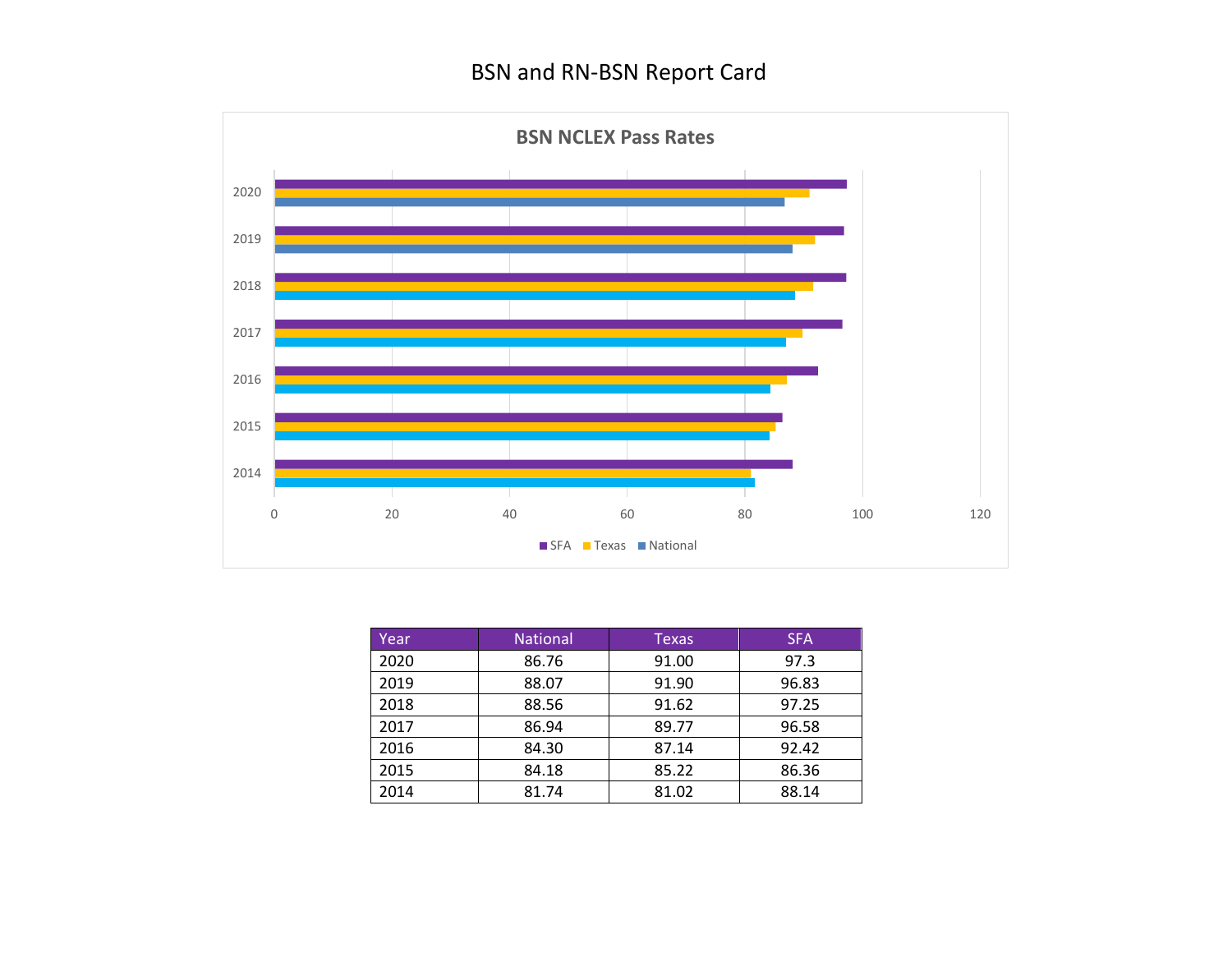

| <b>Program Completion Rates</b> |                |                |  |  |
|---------------------------------|----------------|----------------|--|--|
| <b>Start Date</b>               | 100% on time   | 150% time      |  |  |
| 2014-2015                       | 73.8 (96/130)  | 90 (117/130)   |  |  |
| 2015-2016                       | 71.4 (100/140) | 86 (120/140)   |  |  |
| 2016-2017                       | 64 (91/142)    | 80 (114/142)   |  |  |
| 2017-2018                       | 72.4 (108/149) | 86.5 (129/149) |  |  |
| 2018-2019                       | 69.7 (104/149) | 85.2 (127/149) |  |  |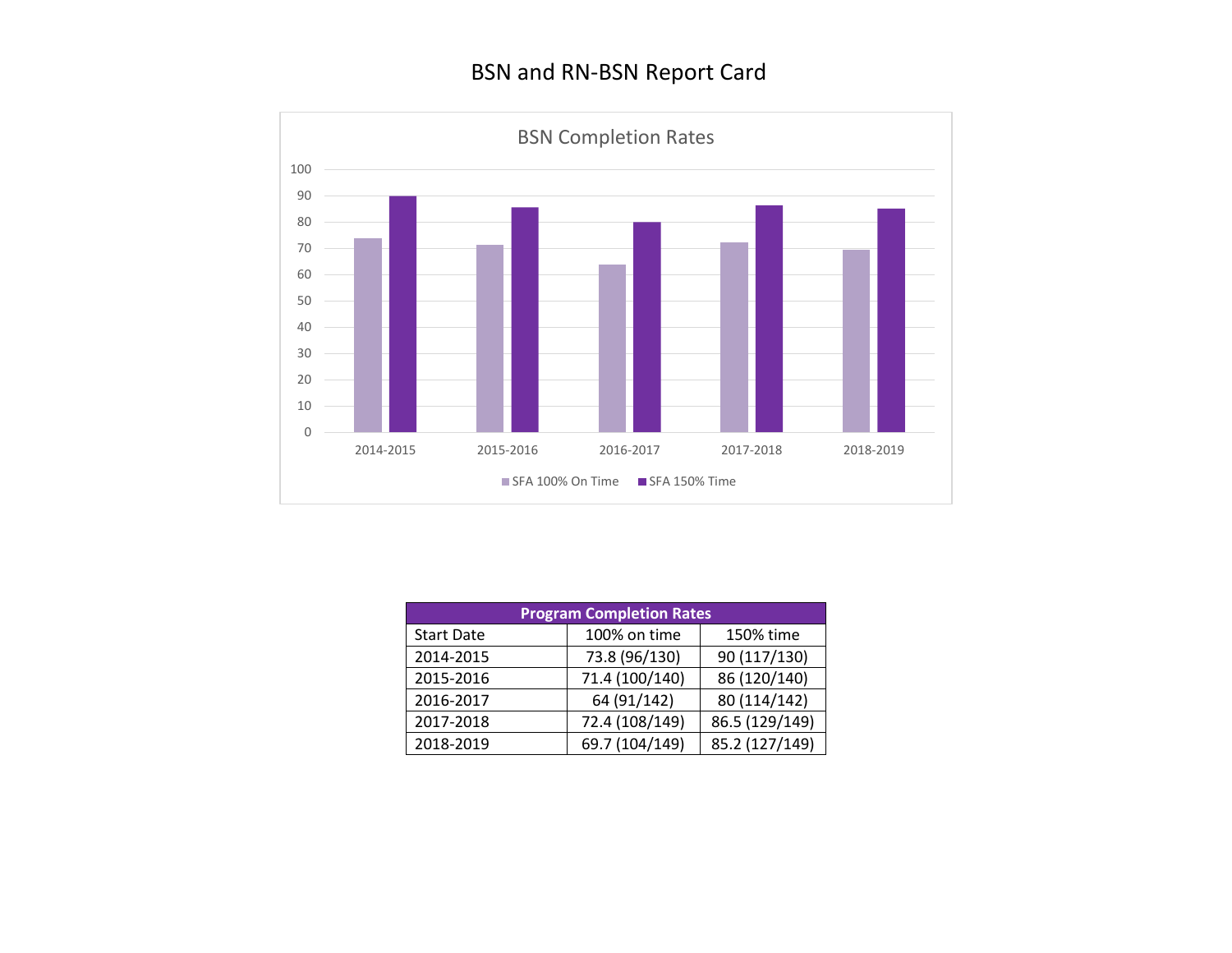

(Data prior to 2019 was based on information obtained a few weeks prior to graduation. Data collected 2019 and beyond, reflected information obtained at 6-month period after graduation).

| <b>Job Placement Rates</b> |              |  |
|----------------------------|--------------|--|
|                            |              |  |
| 2013-2014                  | 80           |  |
| 2014-2015                  | 83.5         |  |
| 2015-2016                  | 82.5         |  |
| 2016-2017                  | 82           |  |
| 2017-2018                  | 81 (88/109)  |  |
| 2018-2019                  | 81 (103/127) |  |
| 2019-2020                  | 97 (104/107) |  |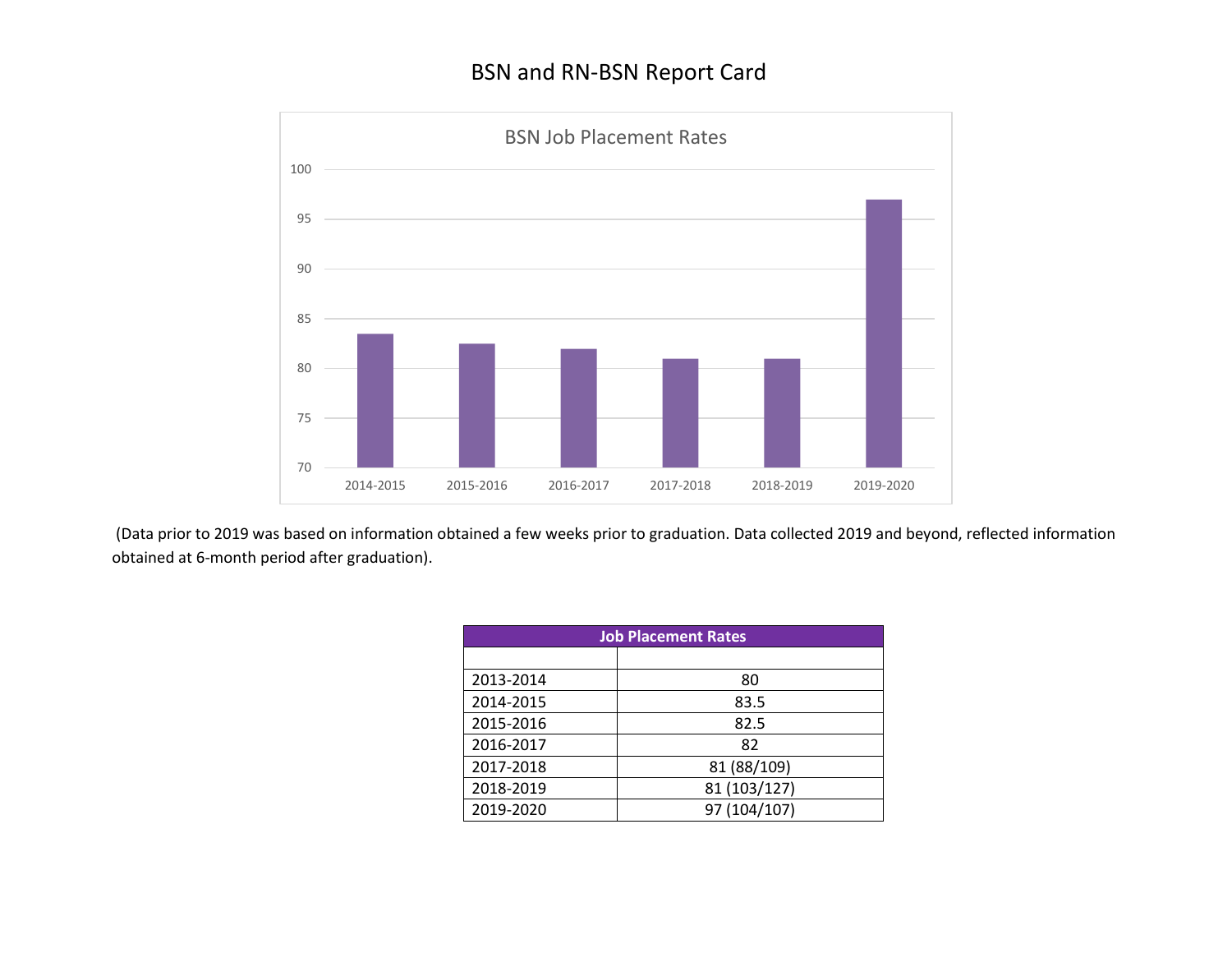

| <b>Program Completion Rates</b> |              |  |
|---------------------------------|--------------|--|
| <b>Start Date</b>               | 150% time    |  |
| 2016-2017                       | 78 (7/9)     |  |
| 2017-2018                       | 100% (7/7)   |  |
| 2018-2019                       | 75% (6/8)    |  |
| 2019-2020                       | 85% (12/14)  |  |
|                                 | year to date |  |